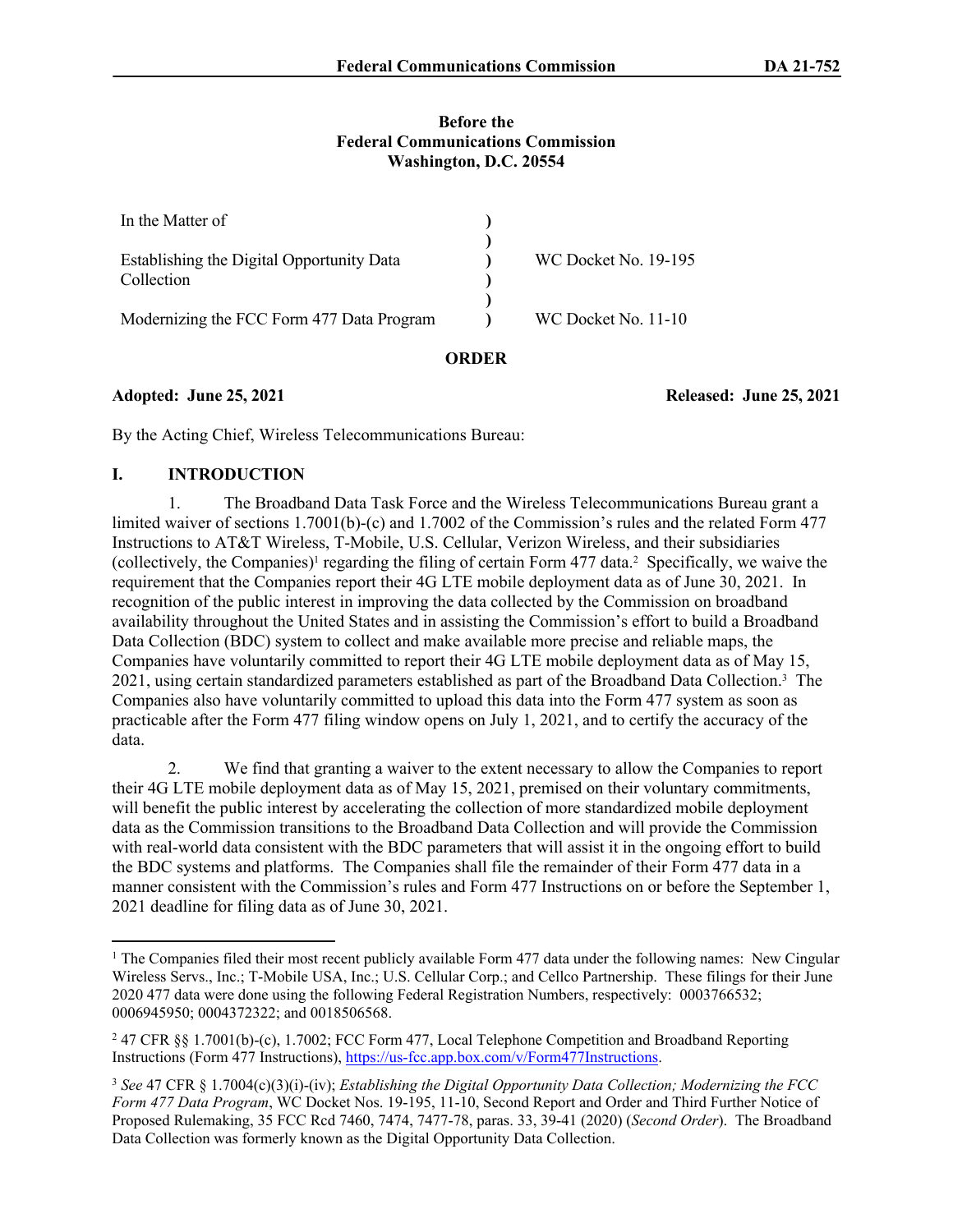## **II. BACKGROUND**

3. The Commission uses Form 477 to collect data about broadband connections to end-user locations, wired and wireless local telephone services, and interconnected Voice over Internet Protocol (VoIP) services in the 50 states, the District of Columbia, and the major U.S. Territories and possessions.<sup>4</sup> The Commission uses this information to assess the deployment of broadband service and competition in local telecommunications services.<sup>5</sup> The data have allowed the Commission to make available a nationwide broadband deployment dataset, have significantly improved the Commission's understanding of the state of broadband deployment, and have helped to identify the unserved areas throughout the United States.

4. Section 1.7001(b) of the Commission's rules provides that facilities-based broadband service providers "shall file with the Commission a completed FCC Form 477, in accordance with the Commission's rules and the instructions to the FCC Form 477."<sup>6</sup> Further, section 1.7002 provides that these broadband service providers "shall file reports semi-annually" with the next report due by September 1 to report data from January 1 through June 30.7 The current Form 477 Instructions, in turn, provide that facilities-based mobile broadband providers must report on mobile broadband deployment by submitting, for each available transmission technology, polygons in GIS mapping files that digitally represent the geographic areas in which users should expect to receive the minimum upload and download data speed the mobile provider advertises for that area or, if the provider does not advertise such speeds, the minimum upload and download data speeds users should expect to receive within the polygon.<sup>8</sup> Mobile service providers must also submit polygons representing geographic coverage for their voice service by transmission technology.<sup>9</sup>

5. Congress, the Commission, and other stakeholders have acknowledged certain limitations of the current Form 477 data collection, which include the fact that the parameters pertaining to the collection of mobile broadband coverage data lack sufficient specificity and have led to the collection of inconsistent data across the various mobile carriers.<sup>10</sup> The Broadband Deployment Accuracy and

7 47 CFR § 1.7002; *see also* Form 477 Instructions at 32 (stating that, by "September 1st of each year[,] providers must file data as of June 30 of the same year").

8 The Form 477 Instructions state that "[m]obile broadband providers shall submit polygons in a shapefile format representing geographic coverage nationwide . . . for each mobile broadband transmission technology . . . . The data associated with each polygon should indicate the minimum advertised upload and download data speeds associated with that network technology . . . and the coverage area polygon should depict the boundaries where, according to providers, users should expect to receive those advertised speeds. If a provider advertises different minimum upload and download speeds in different areas of the country using the same technology, then the provider should submit separate polygons showing the coverage area for each speed. A variation in technology or speed would require the submission of a separate polygon. If a provider does not advertise the minimum upload and/or download data speeds, the provider must indicate the minimum upload/download data speeds that users should expect to receive within the polygon depicting the geographic coverage area of the deployed technology." Form 477 Instructions at 25 (emphasis omitted)*.*

9 Form 477 Instructions at 26.

<sup>10</sup> *See, e.g.*, H.R. Rep. No. 116-350, at 9-10 (2019); S. Rep. No. 116-74, at 2-3 (2019); *Second Order*, 35 FCC Rcd at 7462-64, paras. 4-8.

<sup>4</sup> *See* 47 U.S.C. § 153(58); *see also* 47 CFR § 1.7001(b) (listing entities that are required to file Form 477).

<sup>5</sup> *See Establishing the Digital Opportunity Data Collection*, WC Docket No. 19-195, Report and Order and Second Further Notice of Proposed Rulemaking, 34 FCC Rcd 7505 (2019) (*2019 Order*); *Modernizing the FCC Form 477 Data Program*, WC Docket No. 11-10, Report and Order, 28 FCC Rcd 9887 (2013).

<sup>6</sup> 47 CFR § 1.7001(b). Filers also "shall include in each report a certification signed by an appropriate official of the respondent (as specified in the instructions to FCC Form 477) and shall report the title of their certifying official." 47 CFR § 1.7001(c).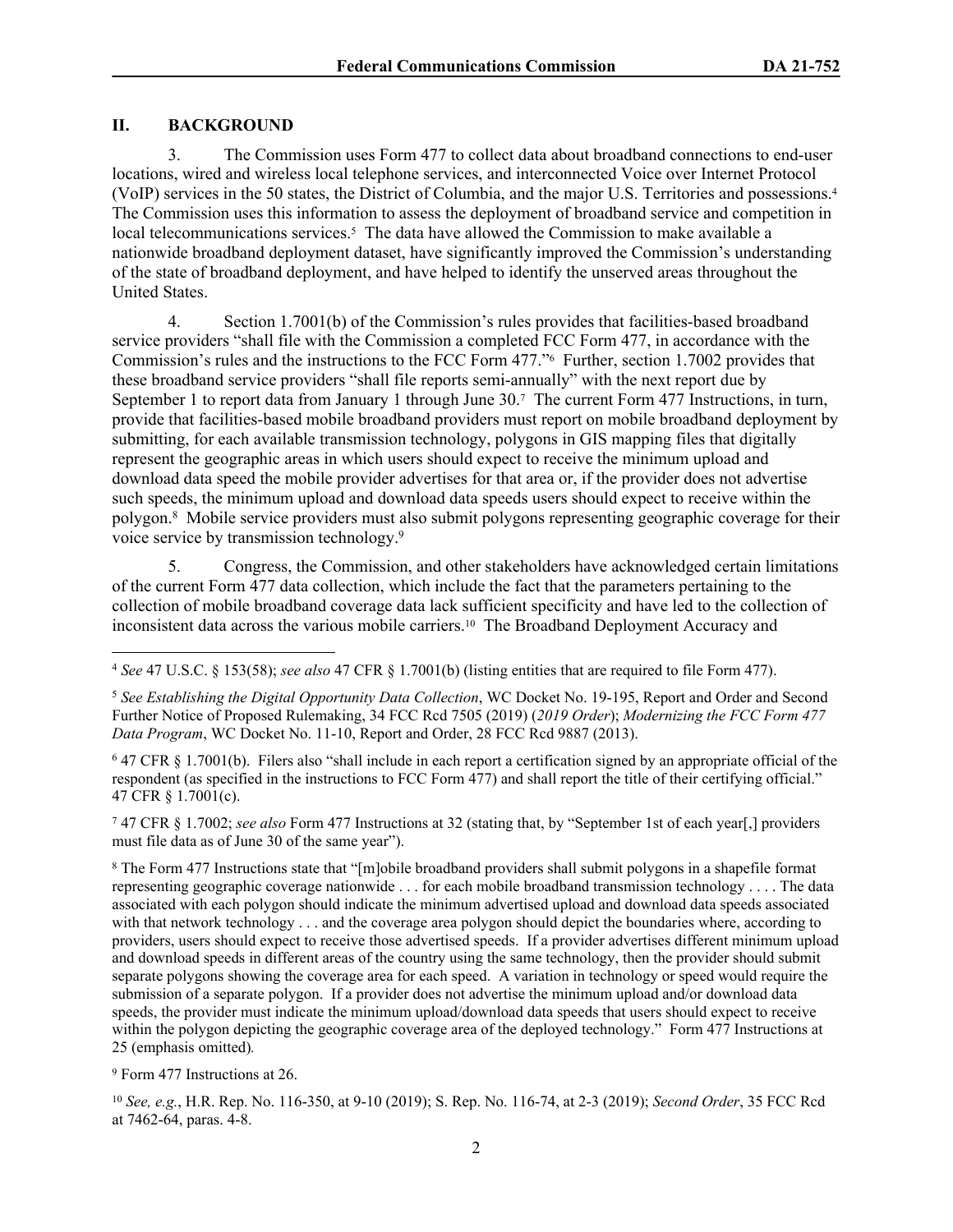Technological Availability Act (the Broadband DATA Act) therefore requires the Commission to collect from each mobile broadband provider propagation maps and propagation model details that indicate a provider's current 4G LTE coverage based on certain minimum specified parameters.11 In July 2020, the Commission adopted the *Second Order* to implement certain requirements of the Broadband DATA Act and to further specify the framework and elements of the Broadband Data Collection.12 Among other things, the *Second Order* requires mobile providers to submit propagation maps and propagation model details for each mobile broadband technology (3G, 4G LTE, and 5G-NR) and for mobile voice service based on specified parameters.<sup>13</sup> Specifically, for mobile broadband services, the *Second Order* requires mobile providers to submit, for each transmission technology, propagation maps reflecting minimum user download and upload speeds at prescribed minimum cell edge probabilities, cell loading factors, and modeling resolution.<sup>14</sup> It also requires providers to disclose to the Commission details of their propagation models and the link budgets they use for modeling cell edge network throughput.<sup>15</sup>

### **III. DISCUSSION**

6. Section 1.3 of the Commission's rules provides that the Commission may "on its own motion" waive a rule "for good cause shown, in whole or in part, at any time."16 In order to meet the "good cause shown" standard, the Commission must find that: (1) "special circumstances warrant a deviation from the general rule"; and (2) "such deviation serves the public interest."<sup>17</sup> A rule waiver may serve the public interest when the relief would not undermine the policy objectives of the rule.<sup>18</sup> In this case, granting a limited waiver of sections 1.7001(b)-(c) and 1.7002 of the Commission's rules and the related Form 477 Instructions to the extent necessary to allow the Companies to voluntarily report their 4G LTE mobile deployment data as of May 15, 2021, rather than as of June 30, 2021,19 premised on the Companies' voluntary commitments, meets both prongs of this test.

<sup>14</sup> *See Second Order*, 35 FCC Rcd at 7474, 7476-81, paras. 32, 38-47; 47 CFR § 1.7004(c)(3)(i)-(iii).

<sup>15</sup> *Second Order*, 35 FCC Rcd at 7481, para. 48.

<sup>16</sup> 47 CFR § 1.3.

<sup>17</sup> *See, e.g., Ne. Cellular Tel. Co. v. FCC*, 897 F.2d 1164, 1166 (D.C. Cir. 1990); *see WAIT Radio v. FCC*, 418 F.2d 1153, 1157-59 (D.C. Cir. 1969) (*WAIT Radio*).

<sup>18</sup> *See WAIT Radio, 418* F.2d at 1155, 1157.

(continued….)

<sup>11</sup> Broadband Deployment Accuracy and Technological Availability Act, Pub. L. No. 116-130, § 802(b)(2)(B), 134 Stat. 228, 232-33 (2020) (codified at 47 U.S.C. § 642(b)(2)(B)) (Broadband DATA Act). The Act requires the maps to: (1) "take into consideration the effect of clutter"; (2) reflect "a download speed of not less than 5 megabits per second and an upload speed of not less than 1 megabit per second with a cell edge probability of not less than 90%"; and "cell loading of not less than 50%"; and (3) reflect "any other parameter that the Commission determines to be necessary to create a map . . . that is more precise than the map produced" under the Mobility Fund Phase II data collection. *Id.*

<sup>12</sup> *Second Order*, 35 FCC Rcd at 7461-62, paras. 2-3.

<sup>&</sup>lt;sup>13</sup> The Commission found that requiring propagation maps based on standardized parameters for all broadband technologies and for mobile voice services would help it assess and compare coverage maps among providers. *Second Order,* 35 FCC Rcd at 7476-77, para. 38.

<sup>&</sup>lt;sup>19</sup> We waive the requirement in section 1.7002 and the Form 477 Instructions that providers report their 4G LTE mobile deployment data as of June 30, 2021. *See* 47 CFR § 1.7002; Form 477 Instructions at 32. In addition, we waive section 1.7001(c) and the Form 477 Instructions to the extent that they require the Companies to certify that the 4G LTE mobile deployment data is accurate as of June 30, 2021. *See* 47 CFR § 1.7001(c); Form 477 Instructions at 32. Finally, we grant a limited waiver of section 1.7001(b), which requires facilities-based broadband providers to file Form 477 "in accordance with the Commission's rules and the instructions to the FCC Form 477," to the extent that the rules and Instructions require the reporting of 4G LTE mobile deployment data as of June 30, 2021. The Companies do not require a waiver to report 4G LTE mobile deployment data using the parameters set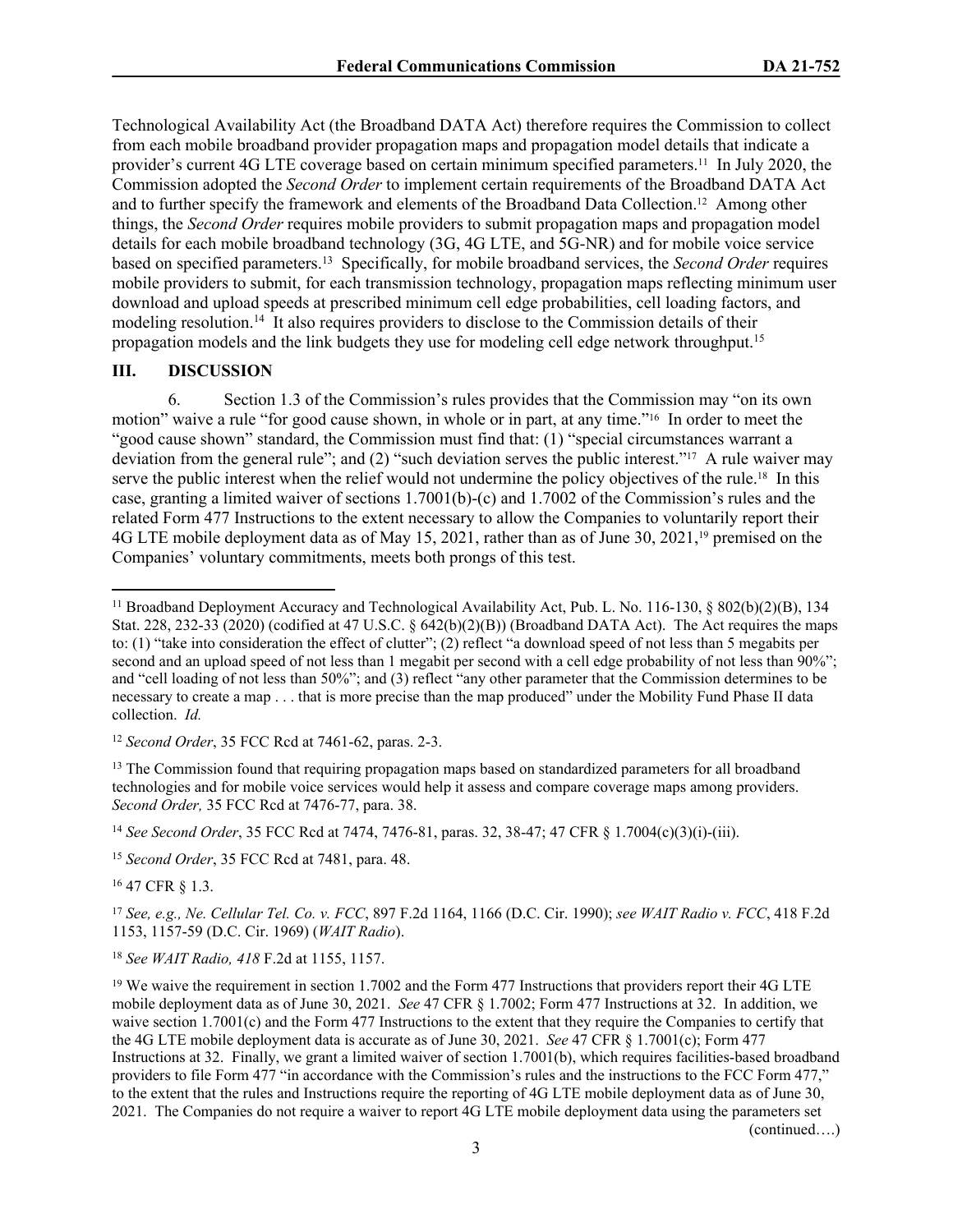7. We find that the Companies' voluntary commitments constitute "special circumstances" that warrant a deviation from the general rule that providers report their 4G LTE mobile deployment data as of June 30, 2021. As noted above, the Companies have voluntarily committed to report their 4G LTE mobile deployment data as of May 15, 2021, using the standardized data parameters set forth in section  $1.7004(c)(3)(i)-(iii)$ , and to upload this data into the Form 477 system as soon as practicable after the Form 477 filing window opens on July 1, 2021. Specifically, the Companies will use propagation modeling to generate maps showing their 4G LTE mobile broadband and voice coverage for on-street or pedestrian stationary usage.20 The mobile broadband coverage maps will reflect coverage areas where users should expect to receive the minimum required download and upload speeds with cell edge coverage probability of not less than 90% and a cell loading of not less than 50%.21 The Companies will generate coverage maps with a spatial resolution of 100 meters or better, and the maps should account for terrain and clutter and use terrain and clutter data with a resolution of 100 meters or better.22 The Companies will upload their coverage maps in vector format,<sup>23</sup> and the mobile broadband maps will reflect a minimum expected user download speed of 5 Mbps and user upload speed of 1 Mbps at the cell edge.<sup>24</sup>

8. The limited waiver we grant to the Companies is in the public interest and is consistent with the policy objectives of sections 1.7001(b)-(c) and 1.7002 of the Commission's rules and the relevant Form 477 Instructions. The waiver will allow the Companies to submit more standardized 4G LTE mobile deployment data using the existing Form 477 filing platform while the Commission finalizes its work on the Broadband Data Collection systems and processes. This will provide more accurate and comprehensive data for a variety of purposes. For example, it will allow the Commission and the public to review mobile deployment data from the three nationwide providers and a large regional provider on a network-wide basis, which presently is not possible due to a lack of standardized parameters. The waiver will also help the Commission evaluate and if necessary fine-tune the coverage parameters. It will also assist the Commission in developing data file fields and format specifications in the new BDC platform and to test those systems with real-world data before the full implementation of the BDC. Moreover, the limited six-week waiver for 4G data does not compromise the Commission's ability to collect data on a semi-annual basis.<sup>25</sup> It is a minor deviation from the six-month collection period for the limited purpose of accelerating the Commission's collection of more standardized 4G LTE data as it moves forward with the transition to the new Congressionally mandated data collection requirements. Furthermore, continuing to require submissions of data as of June 30 in addition to collecting 4G data as of May 15 would be overly burdensome for the Companies and would likely be a substantial disincentive to voluntarily providing data early. Moreover, requiring a second submission of 4G data only six weeks more recent than May 15 data would not provide materially improved data, whereas collecting a

<sup>22</sup> *See* 47 CFR § 1.7004(c)(3)(iii); *Second Order*, 35 FCC Rcd at 7477-78, paras. 40-41.

<sup>23</sup> *See* 47 CFR § 1.7004(c)(3)(iv); *Second Order*, 35 FCC Rcd at 7482, para. 50.

<sup>24</sup> *See* 47 CFR § 1.7004(c)(3)(i); *Second Order*, 35 FCC Rcd at 7479, para. 44.

forth in section  $1.7004(c)(3)$ -(iii) because doing so is consistent with the Commission's rules and related Form 477 instructions.

<sup>20</sup> *Second Order*, 35 FCC Rcd at 7474, para. 33.

<sup>21</sup> *See* 47 CFR § 1.7004(c)(3)(ii); *Second Order*, 35 FCC Rcd at 7477, para. 39. 4G LTE mobile voice coverage maps should reflect coverage areas with cell edge coverage probability of not less than 90% and a cell loading of not less than 50%.

<sup>25</sup> *Local Competition and Broadband Reporting,* Report and Order, CC Docket No. 99-301,15 FCC Rcd 7717, 7746, para. 56 (2000) (requiring providers to report their data semi-annually to "best balance [its] need for timely information with [its] desire to minimize the reporting burden"); *id.* (noting that semi-annual reporting would provide "the most accurate, comprehensive, and timely picture" of the data and would "enable [it] to quickly compose a baseline assessment" of the market).